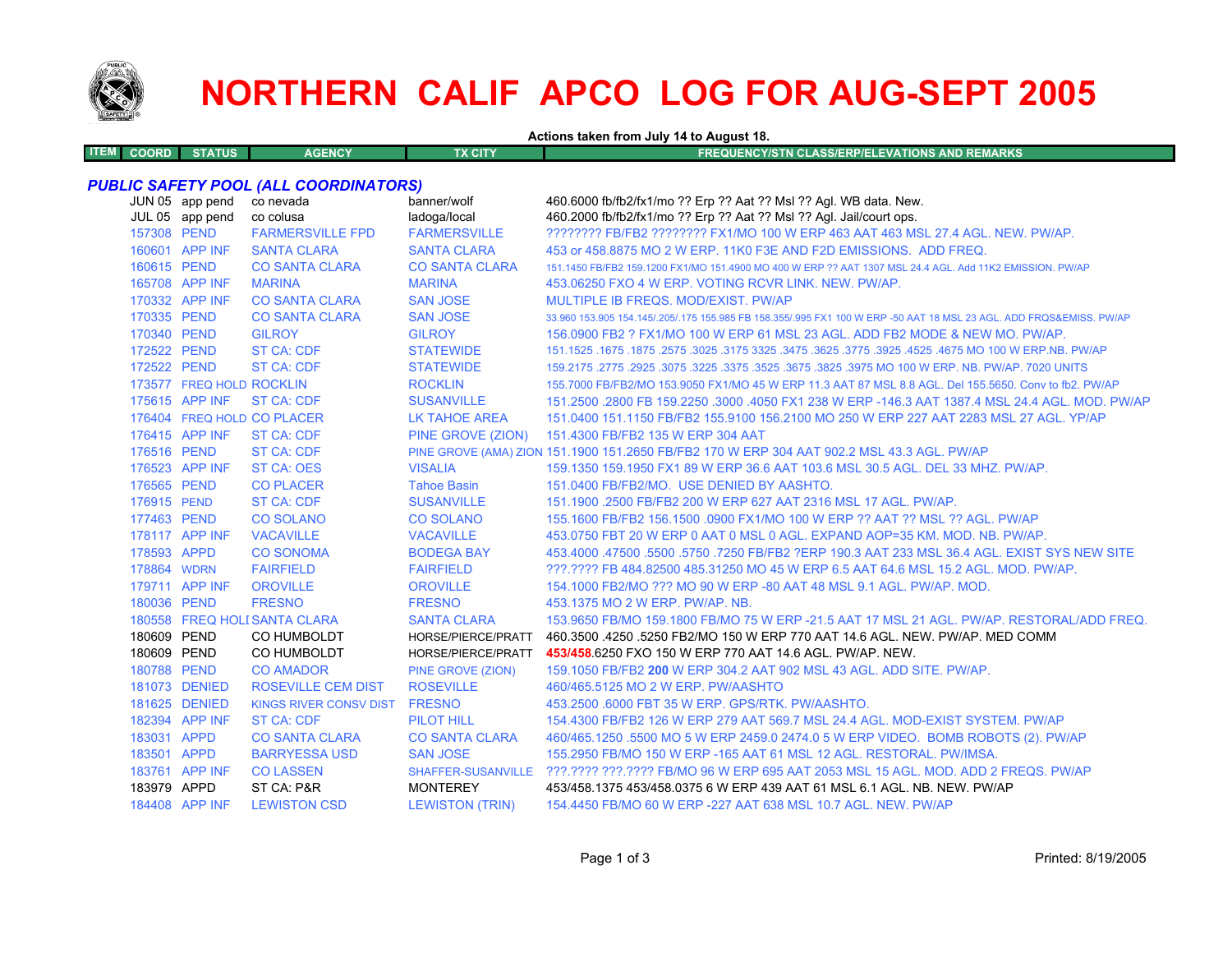|                         |              |                 |                            |                          | Actions taken from July 14 to August 18.                                                                       |
|-------------------------|--------------|-----------------|----------------------------|--------------------------|----------------------------------------------------------------------------------------------------------------|
| <b>ITEM</b>             | <b>COORD</b> | <b>STATUS</b>   | <b>AGENCY</b>              | <b>TX CITY</b>           | <b>FREQUENCY/STN CLASS/ERP/ELEVATIONS AND REMARKS</b>                                                          |
|                         | 184483 PEND  |                 | <b>ST CA: DOT</b>          | <b>DELTA (SUGARLOAF)</b> | 460/465.5125 FXO 6 W ERP 47.0200 .0800 .1000 FB 79 W ERP 406 AAT 1201.5 AAT 29.6 AGL, NEW, PW/AP               |
|                         |              | 184918 DENIED   | E CONTRA COSTA TA          | <b>KRAGOR PK</b>         | 453.7500 FB2/MO 25 W ERP 400.8 AAT 577 MSL 24 AGL. PW/AASHTO                                                   |
|                         | 185006 APPD  |                 | <b>VISALIA</b>             | <b>VISALIA</b>           | 453, 9875 FXO/FXOT 2 W ERP 21 AAT 102 MSL 7.0 AGL, NB, PW/AP                                                   |
|                         |              | 185048 APP INF  | <b>LINCOLN</b>             | <b>LINCOLN</b>           | 458.9125 FXO/FXOT 2 W ERP ?? AAT 36.6 MSL 7.0 AGL. PW/AP.                                                      |
|                         | 185063 APPD  |                 | <b>ST CA: DOT</b>          | <b>OAKLAND</b>           | 453.9500 FB/FB2/FX1 56 W EERP -57.9 AAT 9.1 MSL 73.8 AGL (BLDG). MOD TO EXIST. PW/AP                           |
|                         | 185064 PEND  |                 | <b>MERCED</b>              | <b>MERCED</b>            | 155.9550 FB2 159.0000 FX1/MO 80 W ERP 19.8 AAT 53 MSL 29.9 AGL. ADD STN, NEW INPUT. PW/AP                      |
|                         |              | 185095 APP INF  | <b>ST CA: CDF</b>          |                          | SN JOSE-COPERNICUS 151.2650 .4450 FB/FB2 214 W ERP 669.6 AAT 1333.2 MSL 19.8 AGL, MODS, PW/AP,                 |
|                         | 185615 APPD  |                 | <b>ST CA: CDF</b>          |                          | FALL RIVER MILLS(SHA) 159.3000 .3300 .4050 FX1 98 W ERP 309 AAT 1345.4 MSL 18.3 AGL. PW/AP.                    |
|                         | 185660 APPD  |                 | <b>ST CA: DOT</b>          | <b>EUREKA</b>            | 47,0800,2000 FB 100 W ERP -13.4 AAT 10.7 MSL 32 AGL. MINOR MODS, PW/AP                                         |
|                         | 185711 APPD  |                 | ST CA: CDF                 |                          | CAPAY(BERRYESSA) 151.2650 .3400 FB/FB2 174 W ERP 677 AAT 912 MSL 57.9 AGL. MINIOR MODS. PW/AP                  |
|                         | 185866 PEND  |                 | <b>LONG VALLEY FPD</b>     | <b>CAHTO PK</b>          | 151.1150 FB/FB2/MO 155.4300 FX1/MO 14.5 W ERP 652.1 AAT 1219.0 MSL 59.0 AGL. NEW, PW/AASHTO                    |
|                         | 185916 PEND  |                 | <b>RIPON</b>               | <b>RIPON</b>             | 155,1300 FB2 156,0600 FX1/MO 460,1500 ,0500 ,1000 FB2/FX1/MO ?? W ERP 41.2 AAT 17.3 MSL 42.6 AGL, NEW, PW/IMSA |
|                         | 185926 APPD  |                 | <b>CENT MARIN SAN DIST</b> | <b>SAUSALITO</b>         | 453,6000 FB/FB2C 28 W ERP -31.4 AAT 3.0 MSL 19.1 AGL, NEW, PW/AP                                               |
|                         | 186025 PEND  |                 | <b>ROSEVILLE</b>           | <b>ROSEVILLE</b>         | ???.???? FXO/MO 6 W ERP -8 AAT 36 MSL 7 AGL. NEW. WASTE WATER PLANT. PW/AP                                     |
|                         | 185994 PEND  |                 | SO SAN FRANCISCO           | SO SAN FRANCISCO         | 453/458.91250 FXO/MO 4 W ERP ?? AAT 178 MSL 6 AGL. IRRIG SYS. NEW. PW/AP.                                      |
|                         | 185997 PEND  |                 | <b>FREMONT</b>             | <b>FREMONT</b>           | 460/465.18750 FXO/MO 6 W ERP 9.1 AAT 24.3 MSL 11.5 AGL. IRRIG SYS. NEW. PW/AP.                                 |
|                         |              | 186120 APP INF  | <b>BRENTWOOD</b>           | <b>BRENTWOOD</b>         | 4 NEW FB/MO 21.3 AAT 17.4 AAT 36.6 AGL. MOD. PW/AP                                                             |
|                         |              | 186380 APP INF  | ST CA: DGS                 | SACRAMENTO               | 460.1250 FB/FB2/MO 25 W ERP 43 AAT, NEW, PW/AP.                                                                |
|                         | 186381 APPD  |                 | ST CA: CHP                 | <b>EUREKA</b>            | 154.8150 FX1 154.9200 FB 500 W ERP -11.9 AAT 6.1 MSL 91.4 AGL. MINOR MOD TO NEW POLE PW/AP                     |
|                         | 186393 APPD  |                 | ORLAND FIRE DIST           | ORLAND (GLENN)           | 154.4300 FB2/MO 153.8900 FX1/MO 120 W ERP 172 AAT 316 MSL 38.1 AGL, RESTORE LIC, PW/IMSA                       |
|                         | 186524 APPD  |                 | <b>SONORA</b>              | <b>SONORA</b>            | 453.9250 FB2/MO 153.8000 FB2/MO 154.1000 FX1/MO 40 W ERP 232 AAT 746 MSL 25 AGL. MOVE.PW/AP                    |
|                         | 186600 PEND  |                 | CO NEVADA                  | <b>CO NEVADA</b>         | 460/465.6000 FB/MO 375 AAT 1189 MSL 43.3 AGL. MDT. NEW. PW/AP. BANER-WOLF & CT HSE.                            |
|                         |              | 186605 APP INF  | CO CONTRA COSTA            | HI LEV                   | 453.7500 FB/FB2/MO 42 W ERP 585 AAT 787 MSL 30.5 AGL. NEW. PW/AP. KRAGOR/BALD/CUMM/HIGHLAND                    |
|                         | 186608 WDRN  |                 | <b>SAC MUNI UTIL DIST</b>  | <b>HEROLD</b>            | ???.???? MO 4 WATT. NB. REQUESTS 5 UHF FREQS. PW/AP                                                            |
|                         | 186614 APPD  |                 | ST CA: DOT                 | SHASTA CO                | 453/458.0875 FXO 6 W ERP 522.1 AAT 1051 MSL 6.1 AGL. NEW. SO FORK-ROUND MTN LINK. PW/AP.                       |
|                         | 186815 APPD  |                 | CO COLUSA                  | LADOGA/COLUSA            | 460.2000 FB2/FX1/MO 100 W ERP 225.9 AAT 579 MSL 16 AGL. Jail/court ops. PW/LS. NEW.                            |
|                         | 186874 APPD  |                 | <b>ESCALON</b>             | <b>ESCALON</b>           | 155.5650 FB2/MO 151.3250 FX1/MO 182.3 W ERP ?? AAT ?? MSL ?? AGL. MOD OF APP AT FCC. PW/IMSA                   |
|                         | 186888 APPD  |                 | NEVADA CO AIRPORT          | <b>GRASS VALLEY</b>      | 453,9500 FXO 1.5 W ERP 167.0 AAT 946.1 MSL 11.0 AGL. NEW. AWOS LINK, PW/AP.                                    |
| <b>470-512 MHz POOL</b> |              |                 |                            |                          |                                                                                                                |
|                         |              | nov 02 app pend | st ca: oes                 | bay area (coord chnl)    | ???.???? Fb/fb2/fx1/mo ?? W erp ?? Aat ??msl ??agl. Bay inter-agency intercom.                                 |
|                         |              | jul 05 app pend | petaluma schools           | petaluma                 | 483.41250 fb/fb2/fx1/mo 130 w erp 27 aat 85 msl 11 agl. Restore. Pw/ap.                                        |
|                         | 185162 APPD  |                 | <b>CO SAN MATEO</b>        | <b>REDWOOD CITY</b>      | (continues) 08750, 08750, 08750, 08750, 021250, 13750, 08750, 08750 76250, 08750, 08750                        |
|                         | 185162 APPD  |                 | <b>CO SAN MATEO</b>        | <b>REDWOOD CITY</b>      | 3.1 MSL 49.1 AGL -53.3 AAT, MOD EXIST, VARIOUS EMISSIONS, PW/IMSA.                                             |
|                         | 186649 APPD  |                 | MOBILE RELAY ASSOC         | <b>BAY-HILEV</b>         | 483.43750 FB6/FX1T/MO6 1000 W ERP 857 AAT 1097 MSL 91.4 AGL. BIG BOCK/DIABLO/LOMA. IG/TA.NEW                   |

# *800 MHz PUBLIC SAFETY (GP, YP, GF, YF)*

|                                                                                     |                        | Dec 04 APPD CO CONTRA COSTA               |                      | CO CONTRA COSTA 868.41250 INCR MO COUNT ONLY. GF/AP                                                 |  |  |
|-------------------------------------------------------------------------------------|------------------------|-------------------------------------------|----------------------|-----------------------------------------------------------------------------------------------------|--|--|
|                                                                                     |                        | aug 05 app pend regents of the UC         | davis                | back up system for trunker. Fb 25 w erp. Two locations. Gf/ap                                       |  |  |
| ******* The Commission has imposed a freeze on all non-NPSPAC applications ******** |                        |                                           |                      |                                                                                                     |  |  |
|                                                                                     |                        | 156156 APP INF CHABOT-LOS POSADAS HAYWARD |                      | ???.???? FB2/MO 65 W ERP ?? AAT 12.1 MSL 10.5 AGL. NEW GP/AP.                                       |  |  |
|                                                                                     |                        | 176408 FREQ HLD ST CA: P&R                | PINE GROVE (ZION)    | 856.7375 858.7625 FB/FB2/FX1/MO 184 W ERP 282.9 AAT 902 MSL 43.3 AGL. ADD 2N CHNL MINOR MODS. GP/AP |  |  |
|                                                                                     |                        | 178316 FREQ HLD CO SACRAMENTO             | <b>CO SACRAMENTO</b> | 856.46250 857.48750 859.21250 FB/MO 220 W ERP 41 AAT 79 MSL 47 AGL. MODS, F1D, GP/AP                |  |  |
|                                                                                     | 180044 APP INF CO NAPA |                                           | <b>BERRYESSA PK</b>  | 856,96250 FB 280 W ERP 647.2 AAT 932 MSL 6.1 AGL, ADD TO EXIST, GP/AP, MOB DATA,                    |  |  |